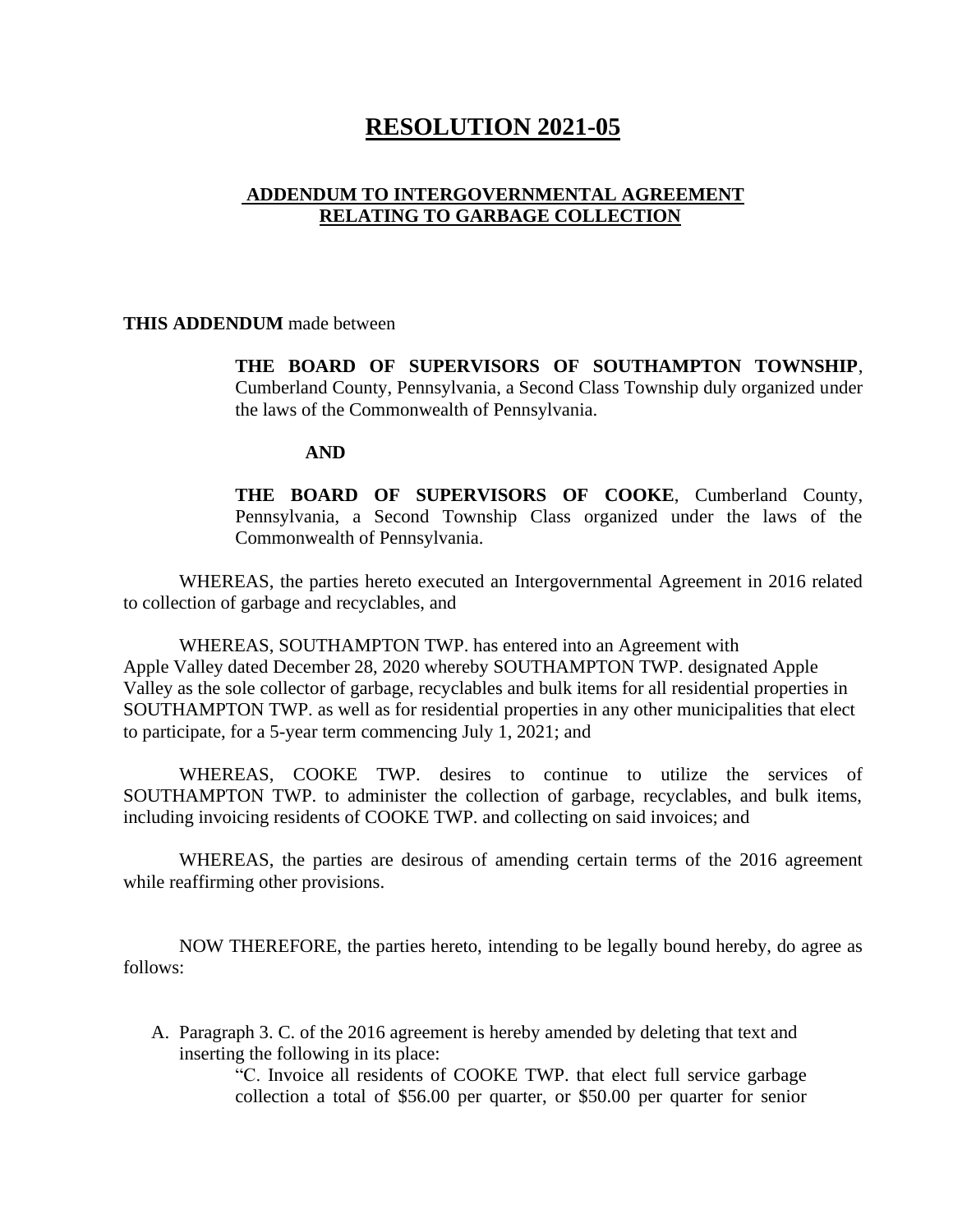services, if applicable, and \$38.75 per quarter for recycling only, said totals relating to the amount that SOUTHAMPTON TWP. pays to Apple Valley per customer per quarter, plus compensation set forth in paragraph 5A below, (\$5.00 per quarter) for SOUTHAMPTON TWP., plus a \$2.25 administration fee per quarter to be paid to COOKE TWP."

B. Paragraph 3. D. of the 2016 agreement is hereby amended by deleting that text and inserting the following in its place:

> "D. Invoice all residents of COOKE TWP. that purchase trash bags a total of \$5.00 per bag, of which \$1.00 of the price for each bag to be retained by SOUTHAMPTON TWP. as compensation."

- C. Paragraph 4. C. is hereby deleted.
- D. Paragraph 5. A. is hereby amended by deleting the prior text and inserting the following in its place:

"A. \$5.00 per account per quarter, or \$1.00 per bag, as the case may be;"

- E. This Addendum shall become effective on July 1, 2021 and shall continue through June 30, 2026.
- F. In all other respects, the terms and conditions of the 2016 Intragovernmental Agreement shall remain the same are incorporated by reference herein.
- G. This Addendum may be executed in one or more counterparts, each of which shall be deemed to be an original, and which counterparts together shall constitute one and the same agreement of the Parties.

 Return of this Addendum including return by electronic transmissions, bearing the signature of all parties, constitutes acceptance by the parties.

ADOPTED AND EXECUTED this \_\_\_\_\_\_\_ day of \_\_\_\_\_\_\_\_\_\_\_\_\_\_\_\_\_\_\_, 2021, by the Board of Supervisors of Southampton Township, Pennsylvania in lawful session duly assembled.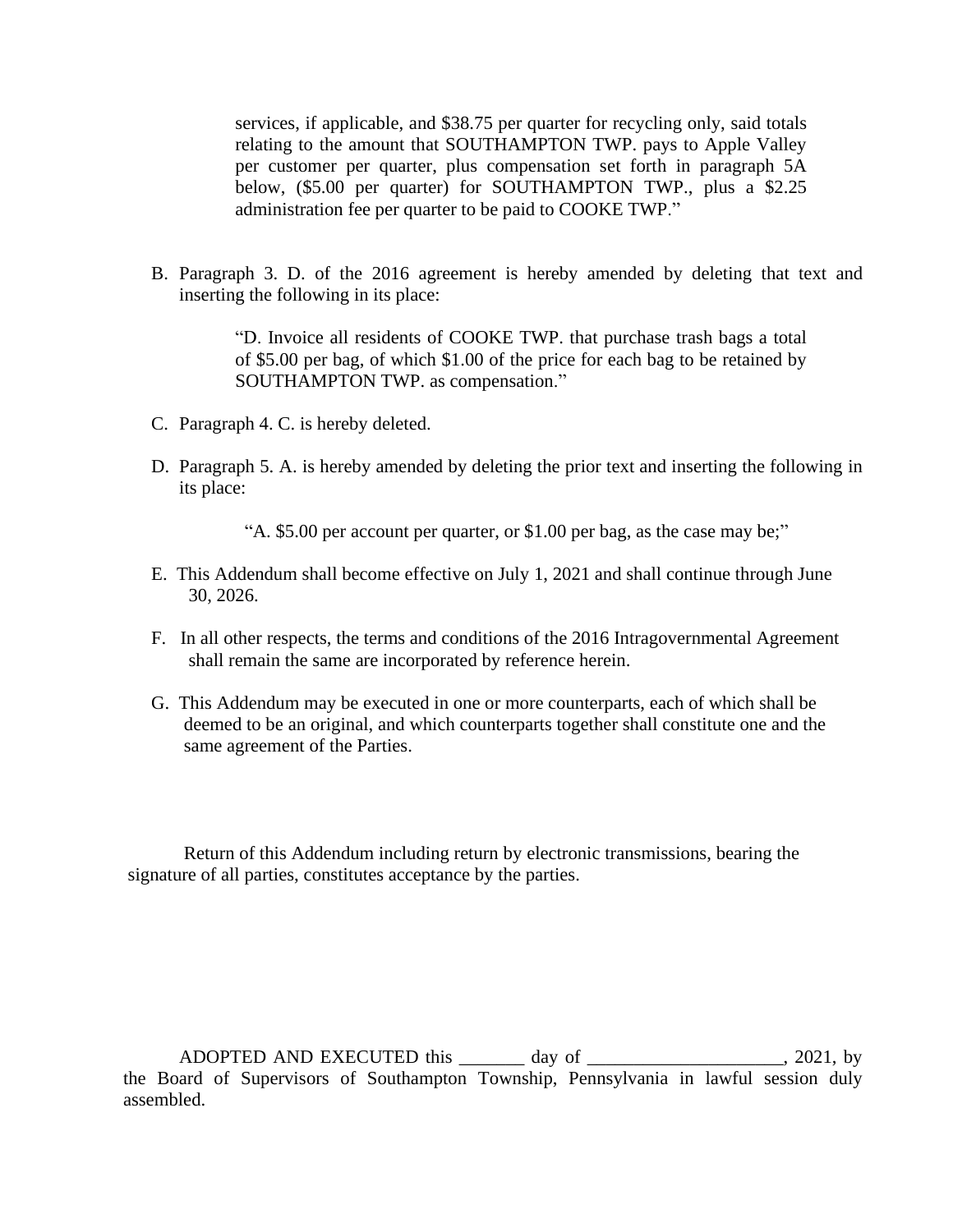## SOUTHAMPTON TOWNSHIP BOARD OF SUPERVISORS

By: \_\_\_\_\_\_\_\_\_\_\_\_\_\_\_\_\_\_\_\_\_\_\_\_\_\_\_\_\_\_\_\_\_ Talon D. Landreth Chairman of the Board of Supervisors

By: \_\_\_\_\_\_\_\_\_\_\_\_\_\_\_\_\_\_\_\_\_\_\_\_\_\_\_\_\_\_\_\_

Steven A. O'Donnell, Vice Chairman

By: \_\_\_\_\_\_\_\_\_\_\_\_\_\_\_\_\_\_\_\_\_\_\_\_\_\_\_\_\_\_\_\_

Scott J. Mack

Attest:

Chrissy Zukauckas, Assistant Secretary

\_\_\_\_\_\_\_\_\_\_\_\_\_\_\_\_\_\_\_\_\_\_\_\_\_\_\_